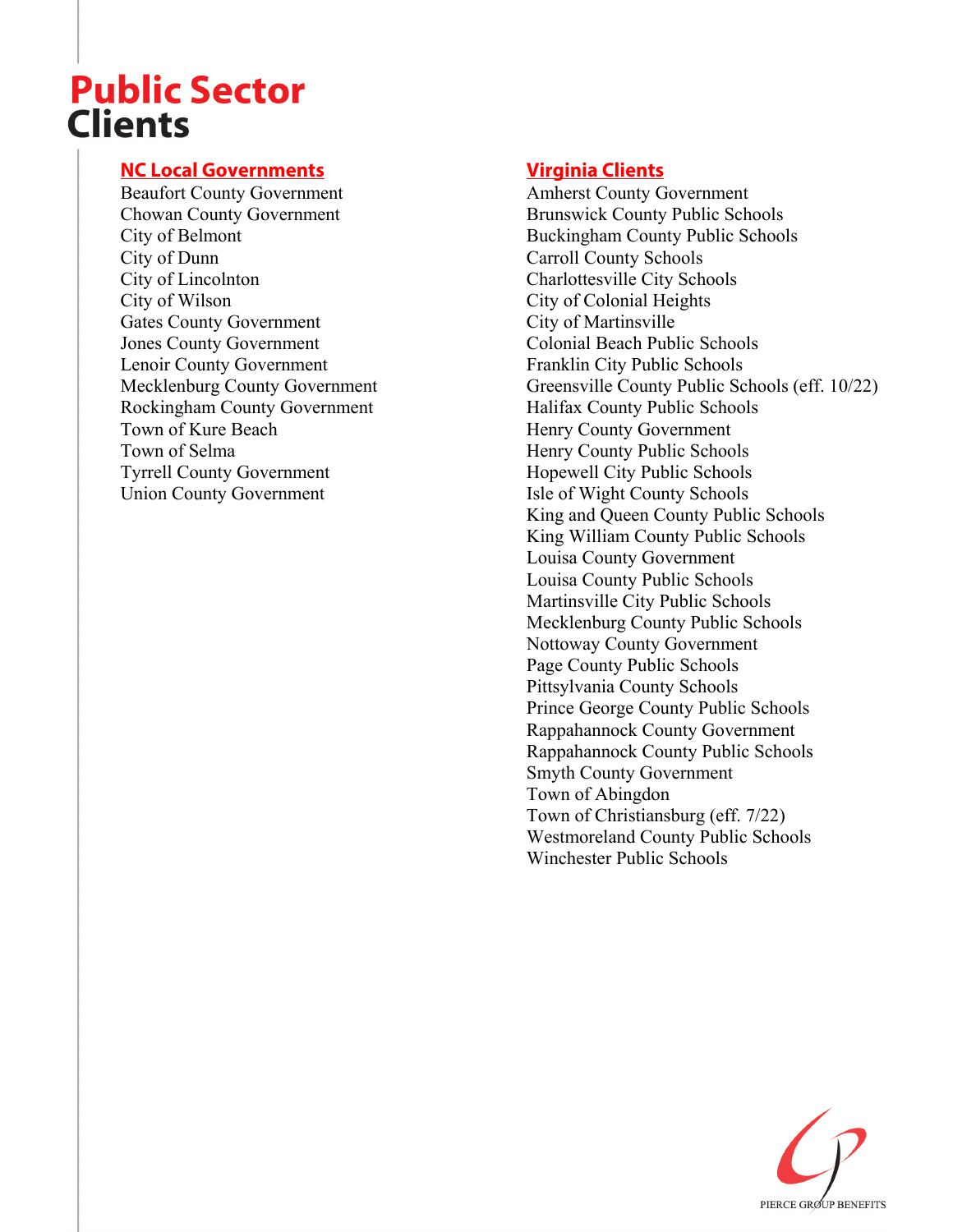## **Public Sector Clients**

#### **NC School Systems**

Alamance Burlington School System Anson County Schools Ashe County Schools Asheboro City Schools (eff. 10/22) Asheville City Schools Avery County Schools Beaufort County Schools Bertie County Schools Bladen County Schools Brunswick County Schools Buncombe County Schools Burke County Schools Caldwell County Schools Camden County Schools Carteret County Schools Caswell County Schools Catawba County Schools Chapel Hill-Carrboro City Schools Chatham County Schools Cherokee County Schools Clay County Schools Clinton City Schools Columbus County Schools Craven County Schools Currituck County Schools Dare County Schools Davie County Schools Duplin County Schools Edenton-Chowan Schools Edgecombe County Schools Elizabeth City-Pasquotank Public Schools Elkin City Schools Gaston County Schools Graham County Schools Granville County Schools Greene County Schools Halifax County Schools Haywood County Schools Henderson County Schools Hertford County Schools Hoke County Schools Hyde County Schools Iredell/Statesville Schools Johnston County Schools

Jones County Schools Lenoir County Schools Lexington City Schools Lincoln County Schools Macon County Schools Madison County Schools Martin County Schools McDowell County Schools Mitchell County Schools Montgomery County Schools Moore County Schools Mooresville City Schools Mount Airy City Schools Nash County Public Schools Northampton County Schools Orange County Schools Pamlico County Schools Pender County Schools Perquimans County Schools Person County Schools Richmond County Schools Roanoke Rapids City Schools Public Schools of Robeson County Rockingham County Schools Rutherford County Schools Sampson County Schools Scotland County Schools Stanly County Schools Stokes County Schools Swain County Schools Thomasville City Schools Transylvania County Schools Tyrrell County Schools Union County Schools Vance County Schools Wake County Public Schools Washington County Schools Wayne County Public Schools Weldon City Schools Whiteville City Schools Wilkes County Schools Wilson County Schools Winston Salem/Forsyth County Schools Yadkin County Schools